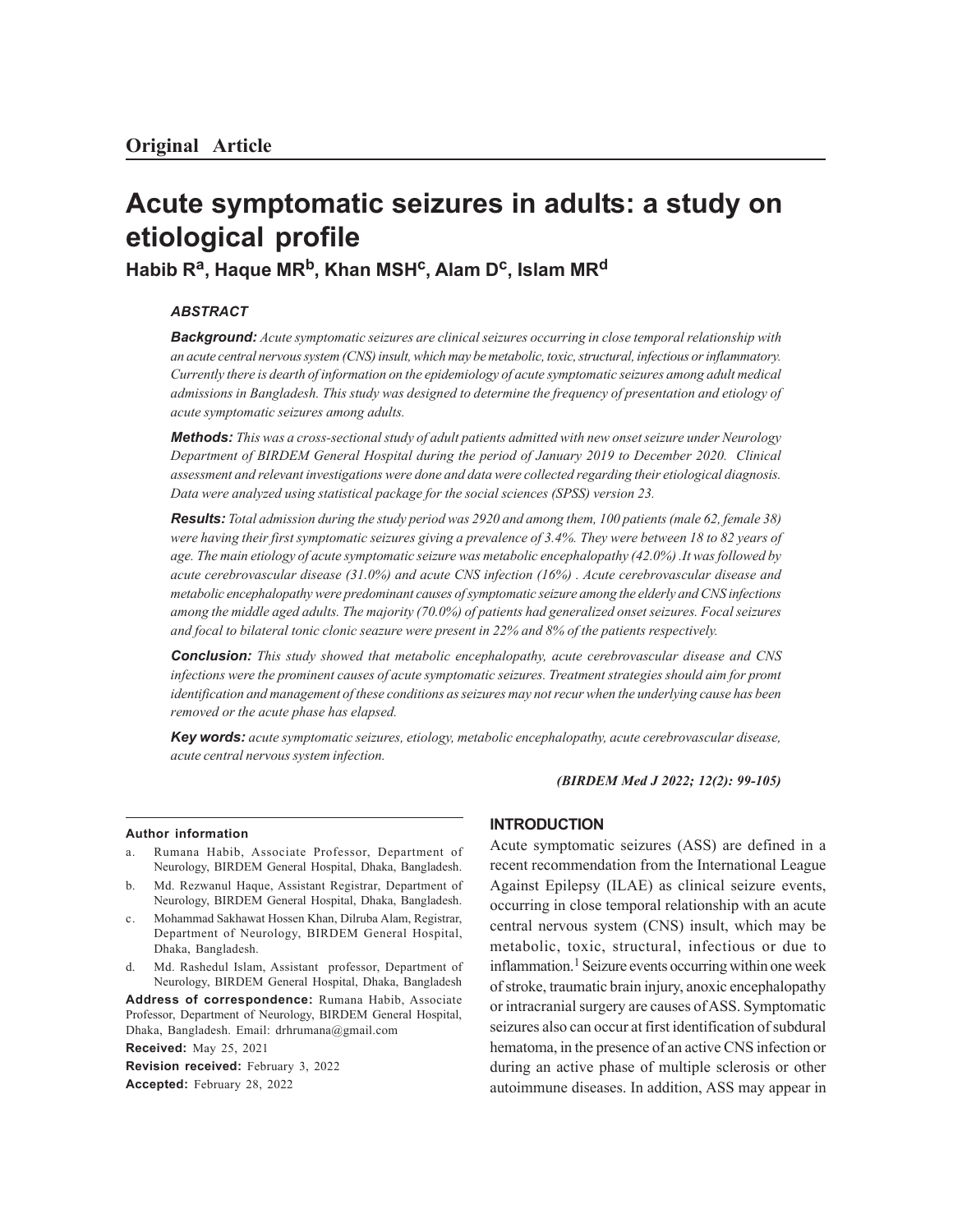the presence of severe metabolic derangements (documented within 24-h by specific biochemical or haematologic abnormalities), drug or alcohol intoxication or withdrawal or exposure to a well-defined epileptogenic drug.<sup>1</sup> Such seizures are considered to be an acute manifestation of the insult and may not recur when the underlying cause has been removed or the acute phase has elapsed.

Population-based studies showed that the cumulative risk for acute symptomatic seizures from birth to 80 years of age is 3.6% and age-adjusted incidence is 29 to 39/ 100,000 person years.2,3 Acute symptomatic seizures represent 40% of total seizures, 40% of all first seizures and 50% to 70% of status epilepticus episodes. $2-4$ 

When seizures complicate acute neurological disorders, they add an additional layer of complexity to patient management. The knowledge of the etiologic risk factors of acute symptomatic seizures in third-world countries will invariably contribute to the effort aimed at preventing and managing medical conditions frequently complicated by seizures. Currently, there is dearth of information on the epidemiology of acute symptomatic seizures among adult medical admissions in Bangladesh. This study aimed to determine the frequency of presentation and etiology of acute symptomatic seizures among adults.

# **METHODS**

#### **Study design and patient population**

This cross-sectional study was done at the Department of Neurology of BIRDEM General Hospital, Dhaka, Bangladesh from January 2019 to December 2020. Hospitalized adult patients with new onset seizures were consecutively included in this study.

## **Inclusion criteria**

Adult patients (>18 years) admitted with new onset seizure fulfilling the following criteria were included in the study:

- 1. Patients with seizure events occurring within one week of stroke.
- 2. Patients with seizure events occurring during acute and severe electrolyte and metabolic derangements with specific cut off value such as: hypoglycemia [serum glucose <36 mg/dl (2.0 mM/

L)] or hyperglycemia [serum glucose >450 mg/dl (25 mM/L) associated with ketoacidosis (irrespective of duration of diabetes)], hyponatremia [serum sodium <115 mg/dl (<5mM/ L)], hypocalcaemia [serum calcium <5.0 mg/dl (<1.2 mM/L], hypomagnesemia [serum magnesium <0.8 mg/dl (<0.3 mM/L)], uraemia [BUN <100 mg/dl  $(>=35.7 \text{ mM/L})$ ] and serum creatinine  $>=10.0 \text{ mg/d}$  $(>884 \text{ iM/L})$ .<sup>1</sup> When there was suspicion that the seizure may be acute symptomatic due to a metabolic derangement but the proposed cut offs were not met, seizures were placed into an "unknown" category but excluded as epilepsy.

- 3. Patients with hepatic encephalopathy and seizure occurring during the period of overt neuropsychiatric symptoms in a patient with history of liver disease.
- 4. Patients with hypertensive encephalopathy and seizure occurring during severe elevation of blood pressure, altered mental status or evidence of diffuse brain dysfunction followed by prompt response to antihypertensive therapy.
- 5. Patients with an active CNS infection presenting with seizures.
- 6. Patients with history of drug abuse (alcohol, benzodiazepines or related sedative drugs) presenting with seizure along with other symptoms of withdrawal, such as tremors, sweats and tachycardia.

## **Exclusion criteria**

Patients with epilepsy, cases of traumatic brain injury (TBI) including intracranial surgery, anoxic encephalopathy and eclampsia were excluded from this study. Cases of seizures due to brain tumors that presented during the period under review were excluded as acute symptomatic ones since they belong to the group progressive symptomatic according to the proposed ILEA definition.<sup>1</sup>

# **Selection of patients**

Upon screening, the selected patients who met the inclusion criteria were explained about the purpose of the study. Participation was voluntary and they were allowed to refuse or withdraw from the study. Only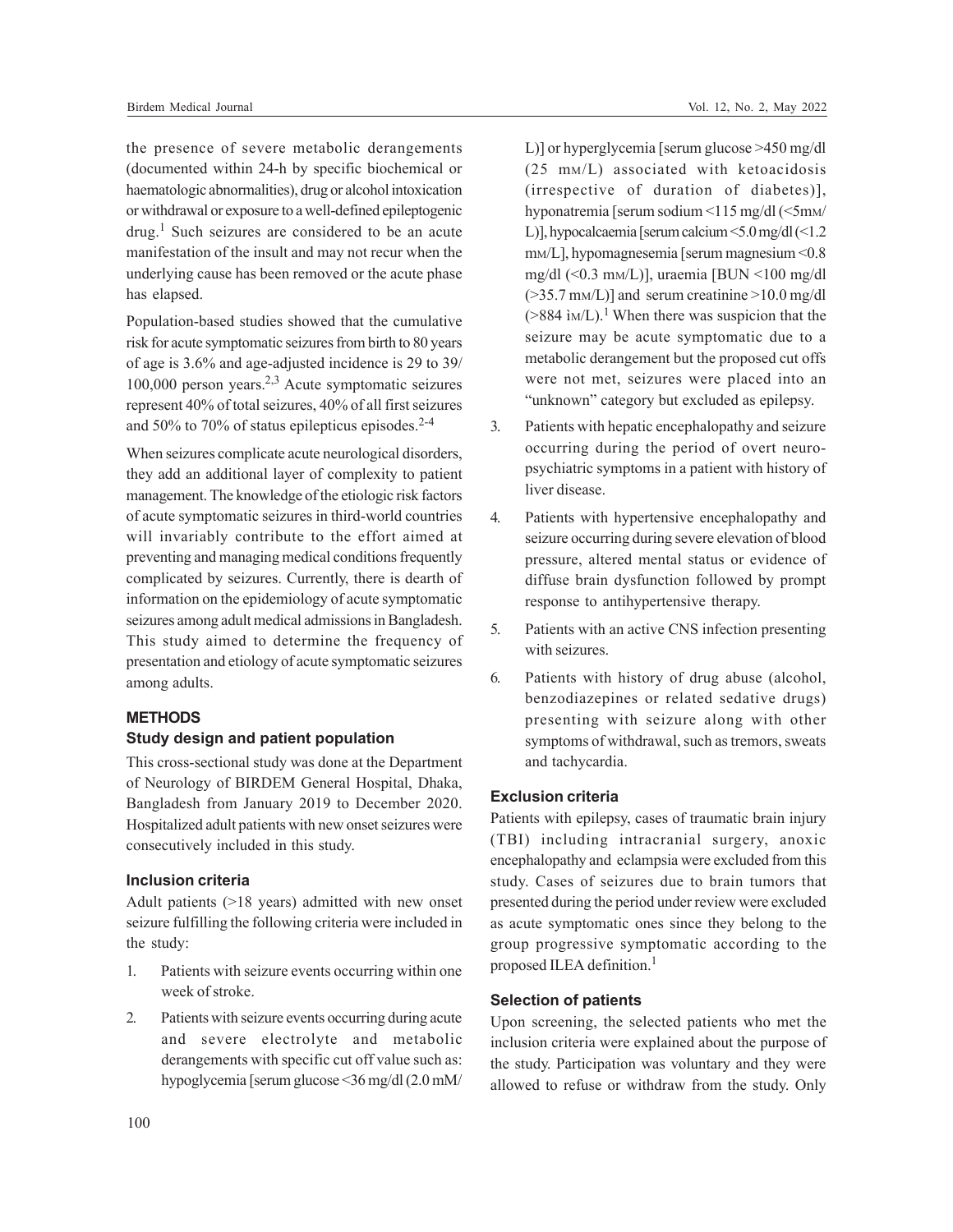patients who met the eligibility criteria and gave consent were recruited. During this time, we found 121 cases of acute symptomatic seizures, of whom 7 denied to participate. Among 114 enrolled patients 4 expired and 10 were excluded according to exclusion criteria. Finally, the remaining 100 cases were available for analysis.

# **Data collection**

Data included demographic data (age and sex), relevant history and clinical examination findings, available investigation results and diagnosis were collected using a semi-structured questionnaire.

## **Statistical analysis**

Collected data were analysed using statistical package for the social sciences (SPSS) version 23 (SPSS Inc., Chicago, IL, USA). Relevant percentages, frequencies, means and standard deviations were calculated. Findings were represented in tables and figures.

# **RESULTS**

Total admission during the study period was 2920 and among them, 100 patients (male 62) were having their first symptomatic seizures (3.4%). The patients were between 18 and 82 years of age with a mean age of 57.2±12.7 years. One-third (31.0%) patients belonged to age 51-60 years.

The most common etiology of acute symptomatic seizure in the study population was electrolyte and metabolic derangements and others are shown in Table I. Hyponatraemia and hyperglycemia with ketoacidosis was found in 33.2% and 26.2% of the patients respectively with metabolic encephalopathy.

| <b>Table I</b> Etiological profile of acute symptomatic seizure |  |  |  |
|-----------------------------------------------------------------|--|--|--|
|                                                                 |  |  |  |

| Disease class                     | Frequency            | Disease                            | Frequency      | Percentage |
|-----------------------------------|----------------------|------------------------------------|----------------|------------|
|                                   | $(N=100)$            |                                    | $(N=100)$      |            |
| Electrolyte and metabolic         | $42(42.0\%)$         | Hypoglycemia                       | 6              | 14.28      |
| derangements *                    |                      | Hyperglycemia with ketoacidosis    | 11             | 26.20      |
|                                   |                      | Hyponatremia                       | 14             | 33.2       |
|                                   |                      | Hypocalcaemia                      | 03             | 7.1        |
|                                   |                      | Hypomagnesaemia                    | 01             | 2.4        |
|                                   |                      | Uremia                             | 05             | 11.9       |
|                                   |                      | Hepatic encephalopathy             | 02             | 4.8        |
| Cerebrovascular disease           | $31(31.0\%)$         | Intracerebral hemorrhage           | $08\,$         | 25.8       |
|                                   |                      | Haemorraghic infarct               | 0 <sub>5</sub> | 16.1       |
|                                   |                      | Ischemic stroke                    | 17             | 54.8       |
|                                   |                      | Cerebral venous thrombosis         | 1              | 3.2        |
| Acute CNS infections              | 16(16%)              | Meningo-encephalitis               | 16             | 100.0      |
| Drug withdrawal and toxic insults | $1(1\%)$             | Alcohol withdrawal                 | 01             | 100.0      |
| Others                            | 8(8%)                | Hypertensive encephalopathy        | 01             | 12.5       |
|                                   | Reversible posterior |                                    |                |            |
|                                   |                      | Leukoencephalopathy                | 02             | 25         |
|                                   |                      | Sepsis associated Encephalopathies | 05             | 62.5       |
| Unknown                           | 03(3%)               |                                    | 03             | 100        |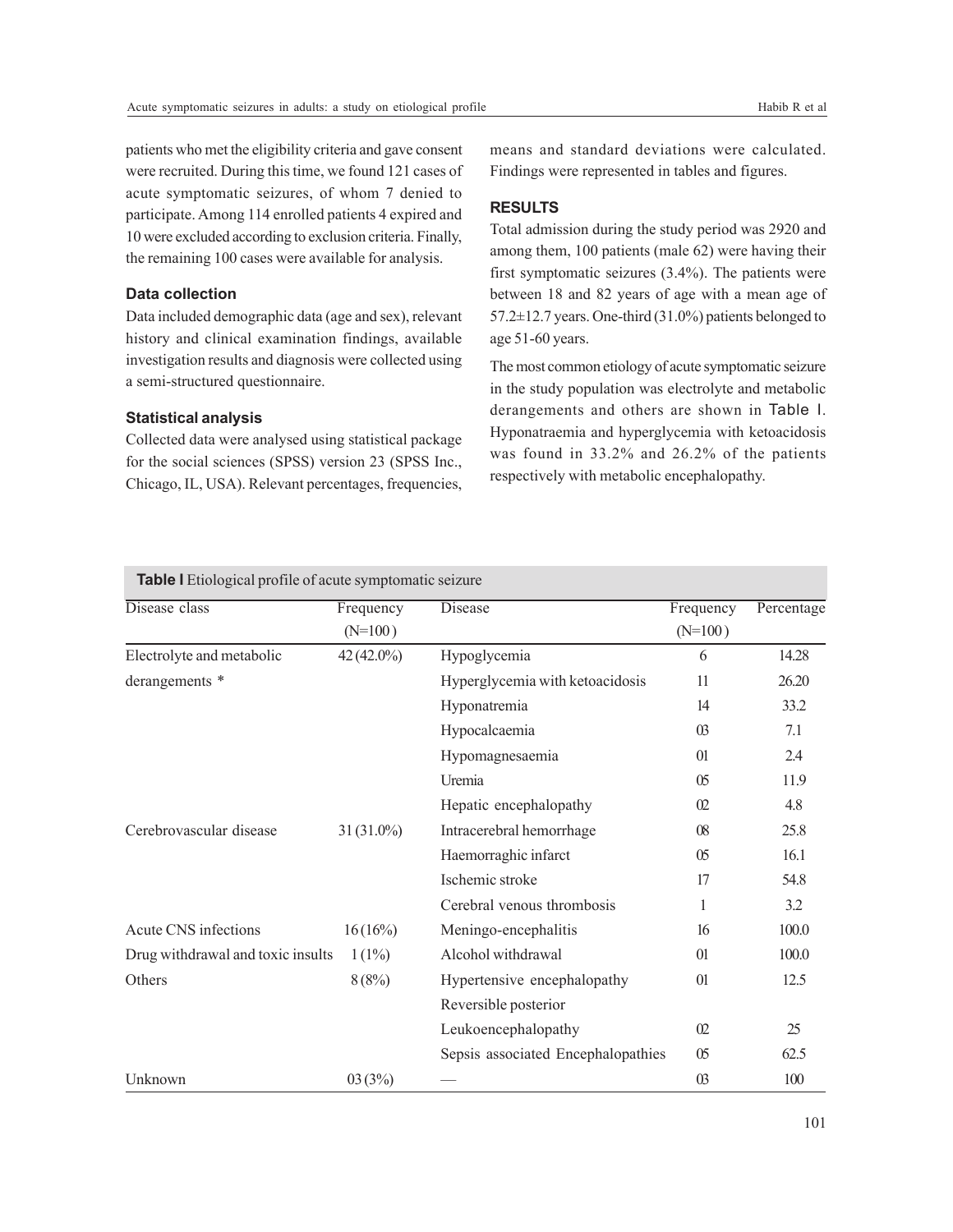Etiology of acute symptomatic seizures varied with age as shown in Figure 1. Cerebrovascular disease and metabolic derangements were predominant causes among the elderly and cerebral infections among the middle aged adults. Symptomatic seizures due to metabolic derangement appeared to be distributed among all age groups predominantly occurred in >50 age group and those aged 50 years and above accounted for  $67.4\%$  ( $n= 29/43$ ) of cases. Seizures due to cerebrovascular disease peaked at >50 age group and those aged 50 years and above accounted for 80.7% (*n*  $= 25/31$ ) of cases of seizures due to stroke. Symptomatic seizures due to acute CNS infection peaked at 41– 50 age group and those aged above 40 years accounted for  $100.0\%$  (n=  $16/16$ ) of seizures due to cerebral infection.



**Figure 1** Age distribution of the 3 major causes of acute symptomatic seizures

Etiology of acute symptomatic seizures varied among male and female participants are shown in Figure 2. Cerebrovascular disease was more frequent among male patients. The metabolic parameters in cases of acute symptomatic seizures are shown in Table II.



**Figure 2**Sex distribution of the 3 major causes of acute symptomatic seizures

**Table II** Metabolic parameters of the participants with acute symptomatic seizure (N=42)

| Investigations        | $Mean \pm SD$    |
|-----------------------|------------------|
| SGPT(U/L)             | $93.3 \pm 20.4$  |
| S. Creatinine (mg/dl) | $10.33 \pm 0.96$ |
| Sodium (mmol/L)       | $111.3\pm 6.7$   |
| Magnesium (mmol/L)    | $0.56 \pm 0.15$  |
| S. Calcium (mg/dl)    | $8.8 \pm 0.8$    |
| RBS (mmol/L)          | $22.4 \pm 7.1$   |
| $HbA1c$ (%)           | $9.4 \pm 2.9$    |

SGPT – serum glutamate pyruvate transaminase, RBS – random blood sugar

Thirty one patients (31 %) with a stroke experienced a seizure within one week of an acute stroke. The frequency varies with the nature of stroke as shown in Table III. The majority (70.0%) of patients had generalized onset seizures. Focal onset seizures and focal to bilateral tonic clonic was the seizure type in 22 % and 8 % of the patients respectively. The distribution of different seizure types varied among the major etiologies of acute symptomatic seizure in the study population which is shown in Table IV.

| <b>Table III</b> Stroke subtypes in the participants with acute symptomatic seizure $(n=31)$ |                     |                                   |           |            |  |
|----------------------------------------------------------------------------------------------|---------------------|-----------------------------------|-----------|------------|--|
| Disease class                                                                                | No of cases Disease |                                   | Frequency | Percentage |  |
| Cerebrovascular disease                                                                      | 31                  | Intracerebral hemorrhage          | 08        | 25.8       |  |
|                                                                                              |                     | Cerebral infarct with hemorrhagic | 05        | 16.1       |  |
|                                                                                              |                     | transformation                    |           |            |  |
|                                                                                              |                     | Ischemic stroke                   | 17        | 54.8       |  |
|                                                                                              |                     | Cerebral venous Thrombosis        |           | 3.2        |  |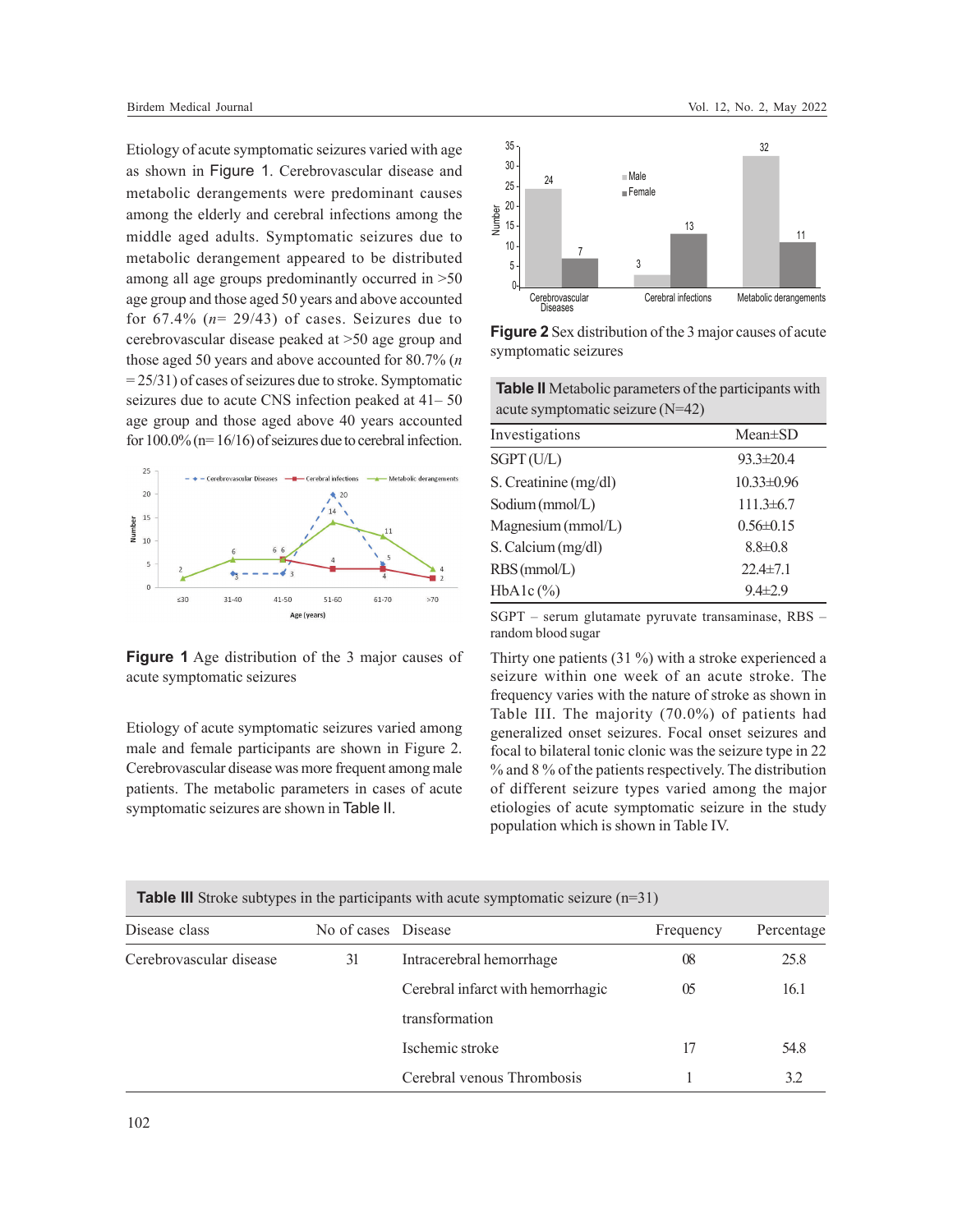| <b>Table TV</b> Types of seizure in major causes of acute symptomatic seizures |                                        |  |                        |  |  |
|--------------------------------------------------------------------------------|----------------------------------------|--|------------------------|--|--|
| Types of seizure                                                               | Cerebrovascular lesions CNS infections |  | Metabolic derangements |  |  |
| Generalized Onset seizures                                                     |                                        |  |                        |  |  |
| Focal Onset seizures                                                           | 14                                     |  |                        |  |  |
| Focal to bilateral tonic clonic                                                |                                        |  |                        |  |  |

 **Table IV** Types of seizure in major causes of acute symptomatic seizures

#### **DISCUSSION**

Epilepsy is a common disorder, occurring in all countries and all age groups. When a person has an epileptic seizure it is often believed that he or she suffers from epilepsy. However, epilepsy is defined as a condition with recurrent, unprovoked seizures. In the most recently updated definition of epilepsy according to the ILAE, epilepsy is a disease of the brain defined by any of the following conditions: (1) at least two unprovoked (or reflex) seizures occurring >24-h apart; (2) one unprovoked (or reflex) seizure and a probability of further seizures similar to the general recurrence risk (at least 60%) after two unprovoked seizures, occurring over the next 10 years; (3) diagnosis of an epilepsy syndrome.<sup>5</sup> When seizures are assumed to be provoked, they fall into another category termed symptomatic seizures<sup>1</sup> and the medical investigation, treatment of these seizures differs considerably from those of unprovoked seizures. The prognosis after unprovoked seizures and ASS differs with regard to the risk of seizure recurrence and mortality; therefore, it is essential to define the underlying conditions in which acute symptomatic seizures occur. 6

This study was undertaken to determine the etiology of cases distinguished as ASS among adult patients. 100 of 121 patients who fulfilled the inclusion criteria were analyzed. These cases accounted for 3.42 % of the 2,920 admissions during the period under review. The frequency of cases corresponded to that of large population based studies.2,3 In this study, it was observed that most of the study subjects (62%) were male and maximum (31.0%) were in the age group of 51- 60 years. This finding was consistent with previous studies.<sup>2</sup>

Electrolyte and metabolic derangements were the most common cause of acute symptomatic seizures in the study population accounting for 42% (n=42/100) of cases. Other major causes of ASS were acute cerebrovascular disease (31.0%) and acute cerebral infections (16%). In another study, the main causes of acute symptomatic seizures are acute stroke (16%), TBI (16%), CNS infection (15%), medication, alcohol and illicit drugs (14%), electrolytic and metabolic disorders(9%), encephalopathy (5%) and eclampsia  $(2\%)$ <sup>2</sup>. Infectious causes were the most frequent cause of acute symptomatic seizures in study conducted in NAUTH of Nnewi in Southeast Nigeria accounting for 36.2% of cases which was similar to a report from India.<sup>8</sup> The difference in incidence of events in our study population may be because the cases were selected from neurology wards of a tertiary referral hospital.

ASS occurred within 24 hours of documented severe selected metabolic derangements as in many previous studies.<sup>9-11</sup> Severe hypoglycemia and hyperglycemia with ketoacidosis i.e. diabetic metabolic emergencies contributed to 40.5% (17/42) of cases. Moderate to severe electrolyte imbalance accounted 42.8% (18/42) of cases of ASS. Near similar findings were observed in a study done by J. Narayanan et al.<sup>8</sup> ASS has also been reported in connection to other rare causes including thyrotoxic storm and porphyria.12 On the other hand, moderate alteration of urea, creatinine and serum glucose levels was found in some cases of ASS.<sup>13</sup>

In our study, stroke was a common cause of acute symptomatic seizures accounting for 31% (n=31/100) of cases. Ischemic stroke accounted for 54.8% of post stroke seizures while 25.8% cases were due to primary intracerebral hemorrhage. In another prospective series, seizures occurred in 4.4% of 1000 patients, including 15.4% with lobar or extensive intracerebral hemorrhage, 8.5% with subarachnoid hemorrhage, 6.5% with cortical infarction, and 3.7% with hemispheric transient ischemic attacks.<sup>14</sup> A prospective study revealed that the frequency of acute symptomatic seizures is almost twice in hemorrhagic stroke [subarachnoid hemorrhage (SAH) 8% and intracerebral hemorrhage (ICH) 7.3%] compared with ischemic stroke  $(4.2\%)$ <sup>15</sup>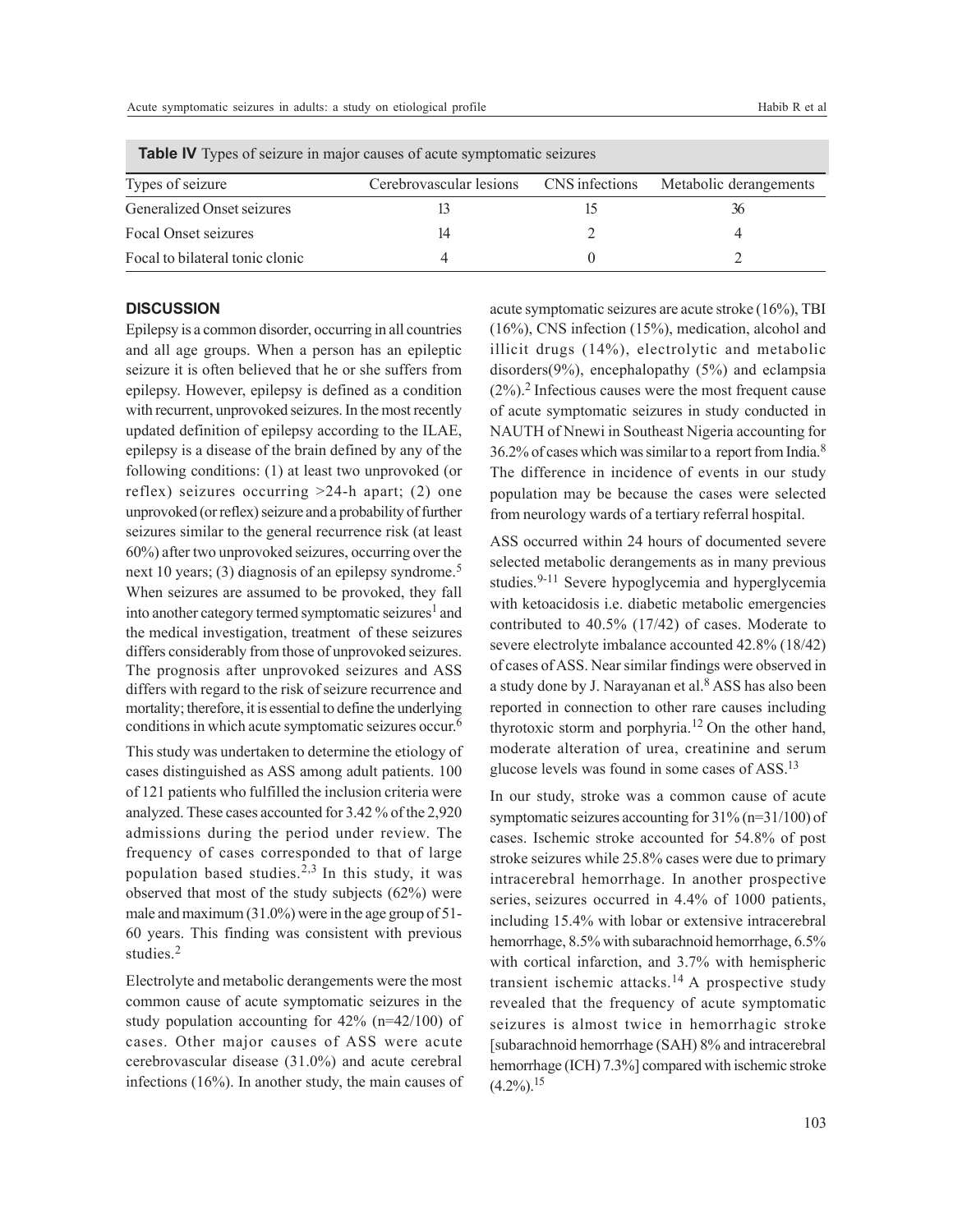Acute CNS infection accounted for 16% (n=16/100) of cases of acute symptomatic seizures in this present study. Infectious causes were the most frequent cause of ASS in other studies conducted on Nigeria and India accounting for  $36.2\%$  (n= $34/94$ ) of cases and  $32\%$  (n= $21/$ 66) respectively. 7,8 In both studies, meningoencephalitis ranked highest among the infective causes of acute symptomatic seizures. Acute CNS infection was based on documentation of fever, headache, focal neurological deficit or alteration in the level of consciousness and signs of meningism on examination and positive cerebrospinal fluid (CSF) features indicating CNS infection in the presence of positive Gram stain or culture from CSF and/ or a positive blood culture or suggestive involvement on computed tomography or magnetic resonance imaging. It is reported that the risk of acute symptomatic seizures occurring in patients with acute CNS infections is more with encephalitis than meningitis but differentiation of these entities was not possible in most cases. $2,16$ 

In our study, alcohol related causes were implicated in 1 case of ASS. In contrast, in some studies, it can represent as much as one-third of total hospital admissions due to seizures.17 Other causes of ASS included hypertensive encephalopathy, reversible posterior leukoencephalopathy and sepsis associated encephalopathies.

Majority (70.0%) of patients in this study experienced generalized onset seizures and the finding was consistent with other studies. Post stroke seizures were mostly focal and this finding was comparable to other studies.<sup>18,19</sup> Of them, 30.9% (n=13/42) had focal to bilateral tonic clonic evolution. In a large series of patients with post stroke seizures, 9% had status epilepticus.20 Status epilepticus was not observed among our study participants. In this study, acute CNS infection presented with generalized onset seizure, although the main seizure type associated with herpes simplex encephalitis(HSE), the most common type of sporadic encephalitis are focal seizures followed by generalized seizures . <sup>21</sup> Study on larger population would be needed to validate this result.

#### **Study limitations**

This study however had several limitations. The study was among medical admissions and so did not include etiologic risk factors like traumatic brain injuries or brain tumour which are managed primarily by the neurosurgical teams or eclampsia which was managed by obstetrician. This study was also limited by unavailability of high yield neurologic investigative modalities (like serological test, electroencephalography, viral studies, neurovascular imaging and others) that would have enhanced accurate delineation of the differential diagnosis of acute symptomatic seizures. However, not withstanding these limitations, the findings afford a baseline for further studies on this subject in developing nations.

### **Conclusion**

This study showed that metabolic encephalopathies due to acute and severe electrolyte imbalances and metabolic derangements, acute cerebrovascular disease and CNS infections can manifest with seizures, which may be the sole presenting symptom in adults during admission. The risk of acute symptomatic seizures in males was higher and the seizure type was mostly generalized onset according to this study. It is crucial to rapidly identify all insults possibly involved, treat underlying diseases, revert corrigible factors and in case of central nervous system involvement, use antiepileptic drugs during the acute period. Appropriate and successful therapeutic management, risk of epilepsy, and increased risk of mortality depend largely on the rapid identification of the selective insult responsible for acute symptomatic seizure.

# **Conflicts of interest:** Nothing to declare

**Authors' contribution :** RH planned the study and draffed manuscript. MRH collected data. MSHK, DA and MRI reviewed the paper.

#### **REFERENCES**

- 1. Beghi E, Carpio A, Forsgren L, Hesdorffer DC, Malmgren K, Sander JW, et al. Recommendation for a definition of acute symptomatic seizure. Epilepsia 2010;51: 671-5.
- 2. Annegers JF, Hauser WA, Lee JR, Rocca WA. Incidence of acute symptomatic seizures in Rochester, Minnesota, 1935-1984. Epilepsia 1995;36:327-33.
- 3. Loiseau J, Loiseau P, Guyot M, Duche B, Dartigues JF, Aublet B. Survey of seizure disorders in the French southwest. I. Incidence of epileptic syndromes. Epilepsia 1990;31:391-6.
- 4. Costello DJ, Cole AJ. Treatment of acute seizures and status epilepticus. J Intensive Care Med 2007;22:319-47.